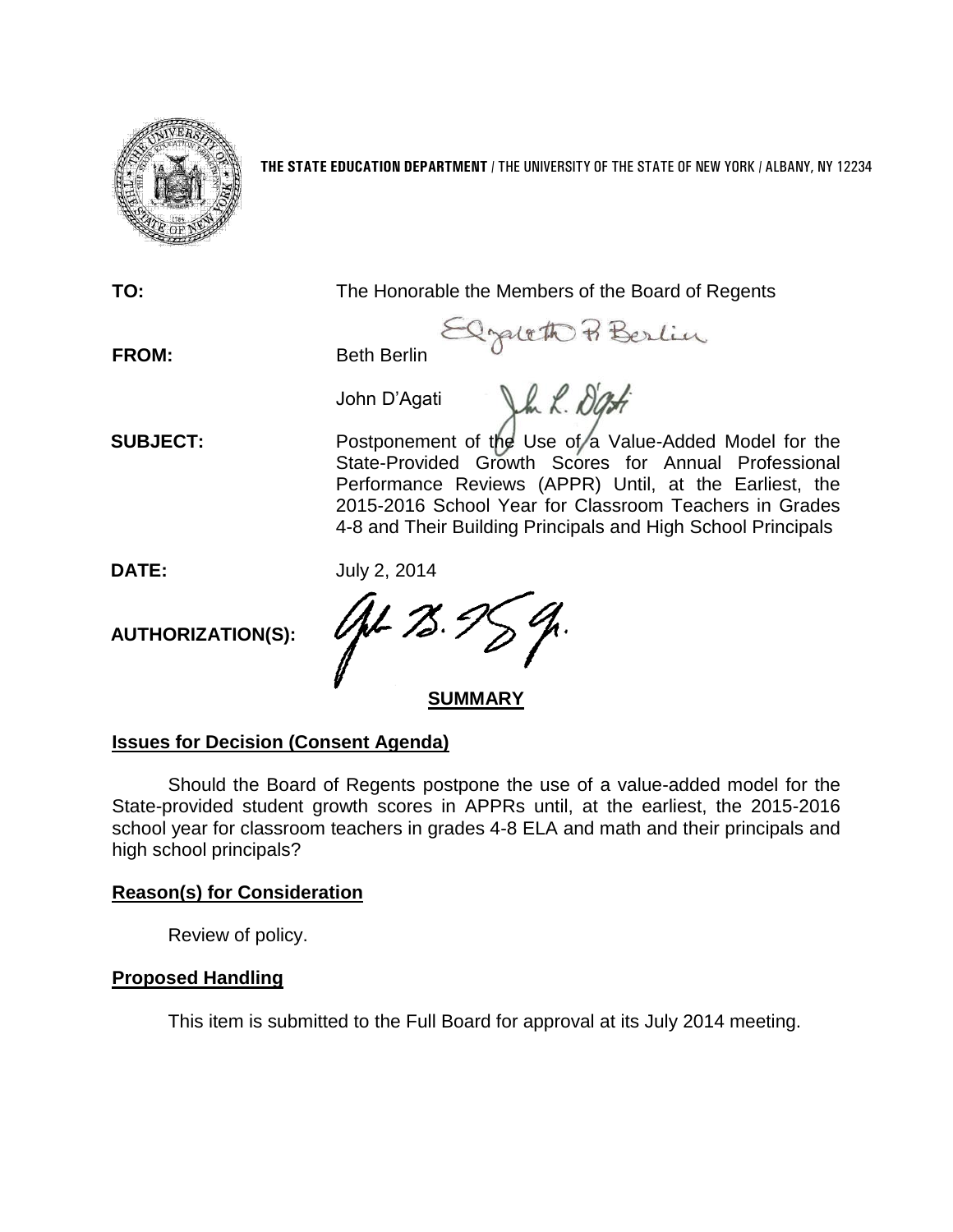## **Procedural History**

Education Law §3012-c requires each classroom teacher and building principal to receive an Annual Professional Performance Review (APPR) resulting in a single composite effectiveness score and a rating of "highly effective," "effective," "developing," or "ineffective." The composite score is determined as follows:

• 20% is based on student growth on State assessments or other comparable measures of student growth (increased to 25% upon Board of Regents approval of a value-added growth model);

• 20% is based on locally-selected measures of student achievement that are determined to be rigorous and comparable across classrooms as defined by the Commissioner (decreased to 15% upon Board of Regents approval of a valueadded growth model); and

• The remaining 60% is based on other measures of teacher/principal effectiveness.

Consistent with Education Law §3012-c, the Department first calculated and provided growth scores to teachers in grades 4-8 English Language Arts (ELA) and Mathematics and their building principals in the 2011-2012 school year. Pursuant to the Commissioner's regulations, the Department used a statistical model to calculate a "student growth percentile" (SGP) score based on State assessment results for each student, comparing the student's performance between two points in time on the State assessment to the performance of students across the State with similar test score history (up to three prior years).

The Department then calculated the teacher's or principal's student growth percentile score, which is defined in the Rules of the Board of Regents as a measure of central tendency of the student growth percentile scores for a teacher's or principal's students after one or more of the following student characteristics are taken into consideration: poverty, students with disabilities, and English language learners (ELL). The measure of central tendency used by the State to calculate these scores is the mean growth percentile (MGP) - the average of the SGPs attributed to the educator. For a teacher, the MGP is the weighted average of the SGPs of the students assigned to the teacher, including consideration of student enrollment and attendance; for a principal, the MGP is the average of the SGPs of the students enrolled in the school.

At its June 2013 Board of Regents meeting, the Board approved the use of an enhanced growth model for APPRs conducted in the 2012-2013 and 2013-2014 school years as described in the center column of the table below, and approved a "valueadded model" for use in the 2014-2015 school year as described in the rightmost column in the table below. The Department divided the list of proposed factors into those that meet the regulatory definition of "growth model" factors (factors related to past academic history and ELL, students with disabilities, and poverty status) and those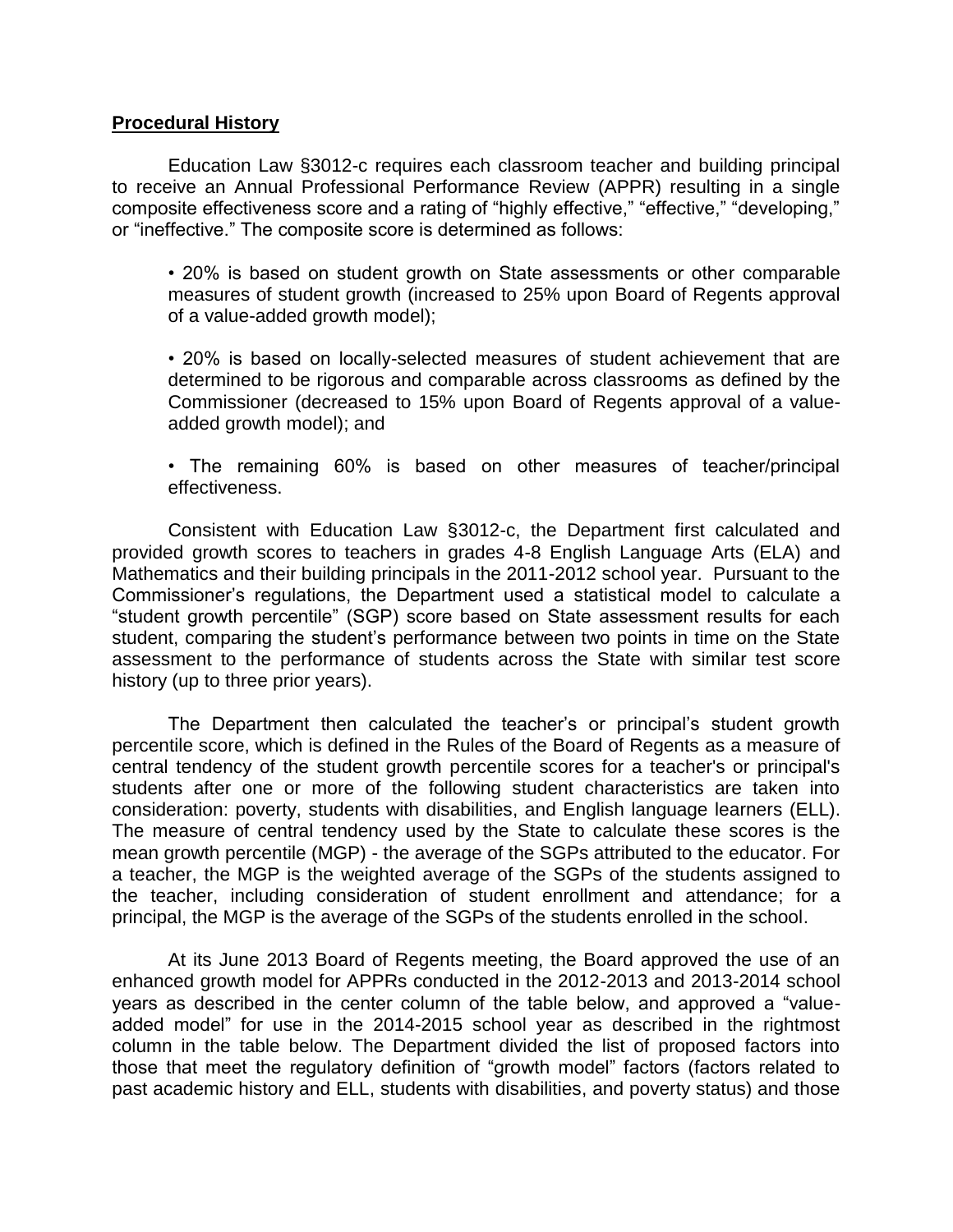that would require the Board of Regents to approve a "value-added model." Beginning in the 2014-2015 school year, the, "value-added model" would count for 25 of the 100 points in an educator's APPR and include "other student, classroom, and teacher characteristics." A similar table was provided for the variables used in the State growth model for principals of grades 9-12.

|                                                                | <b>Factors Used for Enhanced Growth Model for the</b><br>2012-2013 School Year and 2013-2014 School Year at<br>20 points                                                                                                                          | <b>Additional Factors that</b><br><b>Require Board of Regents</b><br>approval of a "Value-Added"<br>Model at 25 points |
|----------------------------------------------------------------|---------------------------------------------------------------------------------------------------------------------------------------------------------------------------------------------------------------------------------------------------|------------------------------------------------------------------------------------------------------------------------|
| Academic<br><b>History</b><br><b>Variables</b>                 | Up to 3 years student state exam scores, same subject<br>$\bullet$<br>Prior year test score, different subject<br>Retained in grade<br>Average prior achievement and range around average<br>prior score in student's class/course (same subject) |                                                                                                                        |
| <b>Student With</b><br><b>Disability</b><br>(SWD)<br>Variables | • Yes/No<br>SWD spends less than 40% of time in general<br>education setting<br>Percent SWD in student's course                                                                                                                                   |                                                                                                                        |
| <b>English</b><br>Language<br>Learner<br>Variables             | • Yes/No<br><b>NYSESLAT scores</b><br>• Percent ELL in student's course                                                                                                                                                                           |                                                                                                                        |
| <b>Poverty</b><br><b>Variables</b>                             | Yes/No<br>Percent poverty in student's course                                                                                                                                                                                                     |                                                                                                                        |
| Other<br><b>Characteristics</b>                                | • None                                                                                                                                                                                                                                            | • Over or under age for<br>grade<br>Class/course size                                                                  |

Subsequent to the Regents action in June 2013 to adopt a value-added model for the 2014-15 school year, the Board of Regents took a number of actions in the 2013- 14 school year to adjust the implementation of the Regent Reform Agenda to ensure that students, teachers, and principals were not subject to any unfair negative consequences as a result of a school district's failure to provide adequate professional development, guidance on curriculum, or other necessary supports in order to timely implement the Common Core.

Building upon the actions and recommendations of the Board of Regents, the Governor and Legislature also recently enacted legislation as part of the budget to modify the timeline under which students, teachers, and principals will be held accountable for grade 3-8 ELA and mathematics Common Core assessment results. As part of these efforts, the Governor also introduced Program Bill #56, which has passed both the Senate and Assembly and is expected to be signed by the Governor. This bill allows educators who are rated as ineffective or developing in the 2013-14 or 2014-15